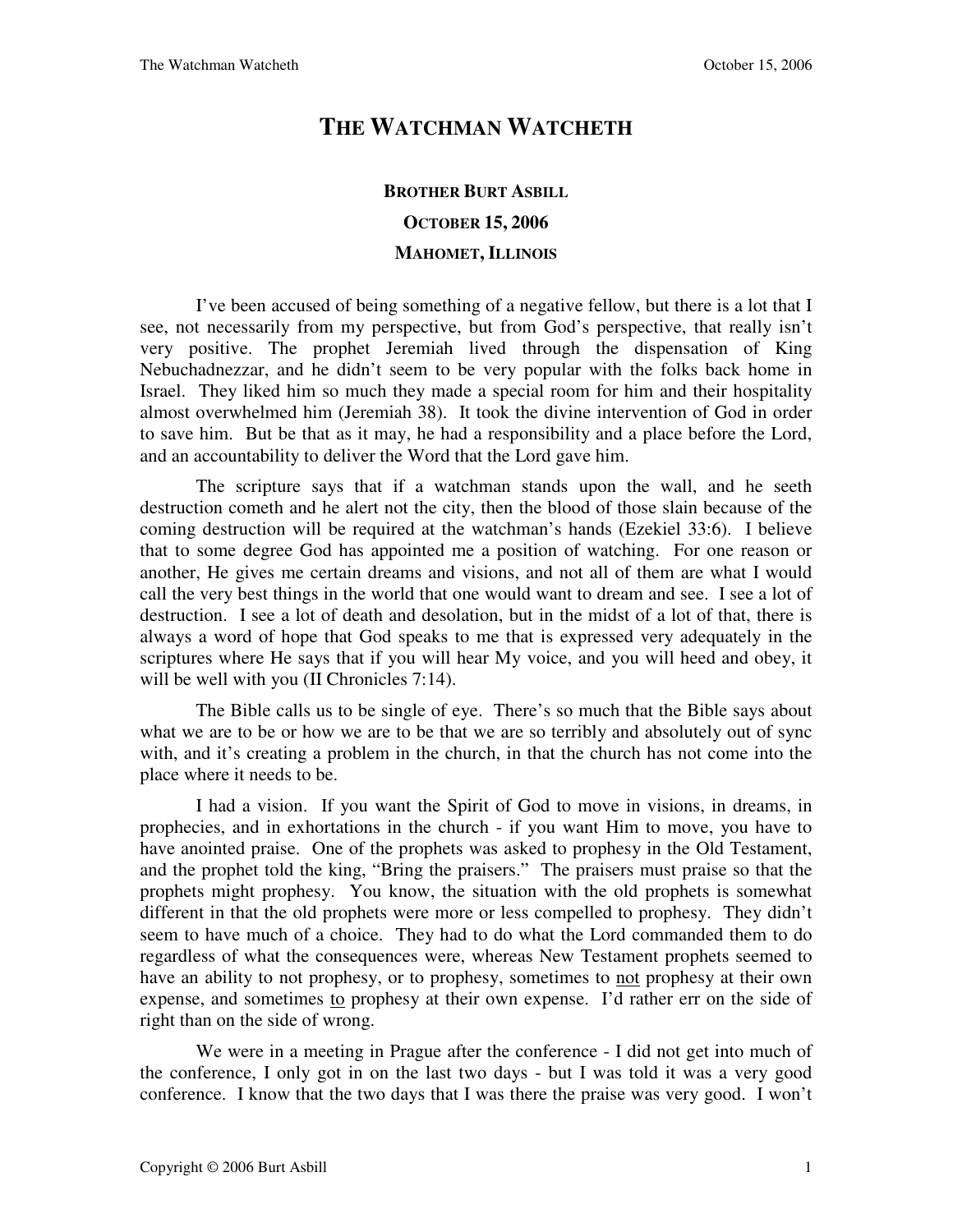say it was exceptional because I have been in other meetings where the praise has been in a place where God came in like waves on a beach and it kind of left me hungering for that type of experience. I always think, "Well, maybe we're going to break through," but it always seems that we reach a certain point and that's as far as we go. I believe that it's because we lack the spiritual strength to persevere and to press through and to bring this flesh under subjection to the power of the Holy Ghost. Hallelujah. I know when I first came into this word we had exceptional praise. I don't know whether you would have called it the high praises of God - I don't know whether we could have tolerated the high praises of God - but we had exceptional praise and the Spirit of God would move in a mighty way in the midst of the congregation.

I've been in meetings in Africa in the beginning when they weren't so sophisticated. They were getting educated, please don't get offended at me, but they weren't as educated, and there was a hunger and a desire for the reality of God. They were in a place of difficulty so they wanted to touch God's garment. How many of you have found that when you're in the midst of tribulation and trouble and poverty and things are being pressed down on you, you're more apt to be looking to God for your position of deliverance? You're more apt to be looking to God for your health if there's not a doctor to run to, if there's not a finance company to go borrow money from to get you out of your momentary position of trouble. There's only God. How many of you find that the reality of God is so much greater then than in prosperity? But I have found out something: that you and I have to overcome prosperity as much as we have to overcome poverty. And quite frankly, I think prosperity is a whole lot more difficult to deal with than poverty, because when you have nothing, you've got nothing to lose. It is not that way if you have something. Hallelujah.

We have these young people that have come from Europe and are staying with us, and I think you know they had to come with a bare minimum of things. I've been telling those that are in my house, "Well, you have an excellent opportunity, you're in an excellent position, you're in an excellent place to allow God to meet your position of need." I said, "The Body will respond." Hallelujah. And the Body has responded. Now, some of the things that come, you may not like and they may not go with your color scheme or whatever, but the fact is that if God provides something there should be a sense of satisfaction and excitement that you should have in that God has seen your need and He has provided. Sometimes I think it's a test. You know, I think sometimes God will give us something that we really don't want but that we need. We think that we want something different because it will meet our need in a greater way or measure up, to some extent, to our expectations. But God, in His infinite mercy and His infinite wisdom, knows that it is not what you need that has to be changed. It's what is inside of you that has to learn to obey and to submit itself to God so that God might work something irrevocable within our being to make us compatible with Him.

The fact is that you and I are incompatible with God. In our present state, in our present form, we are incompatible with God. We're out of sync. I'm always trying to sync up my little PDA with my computer and if there's something wrong, my computer wants to reject my PDA. A lot of times that's what it is with you and me. We want to sync up with God, but there are certain files within us that are incompatible with God's database. I cannot get away from the scripture that is found in James 4:4 where it says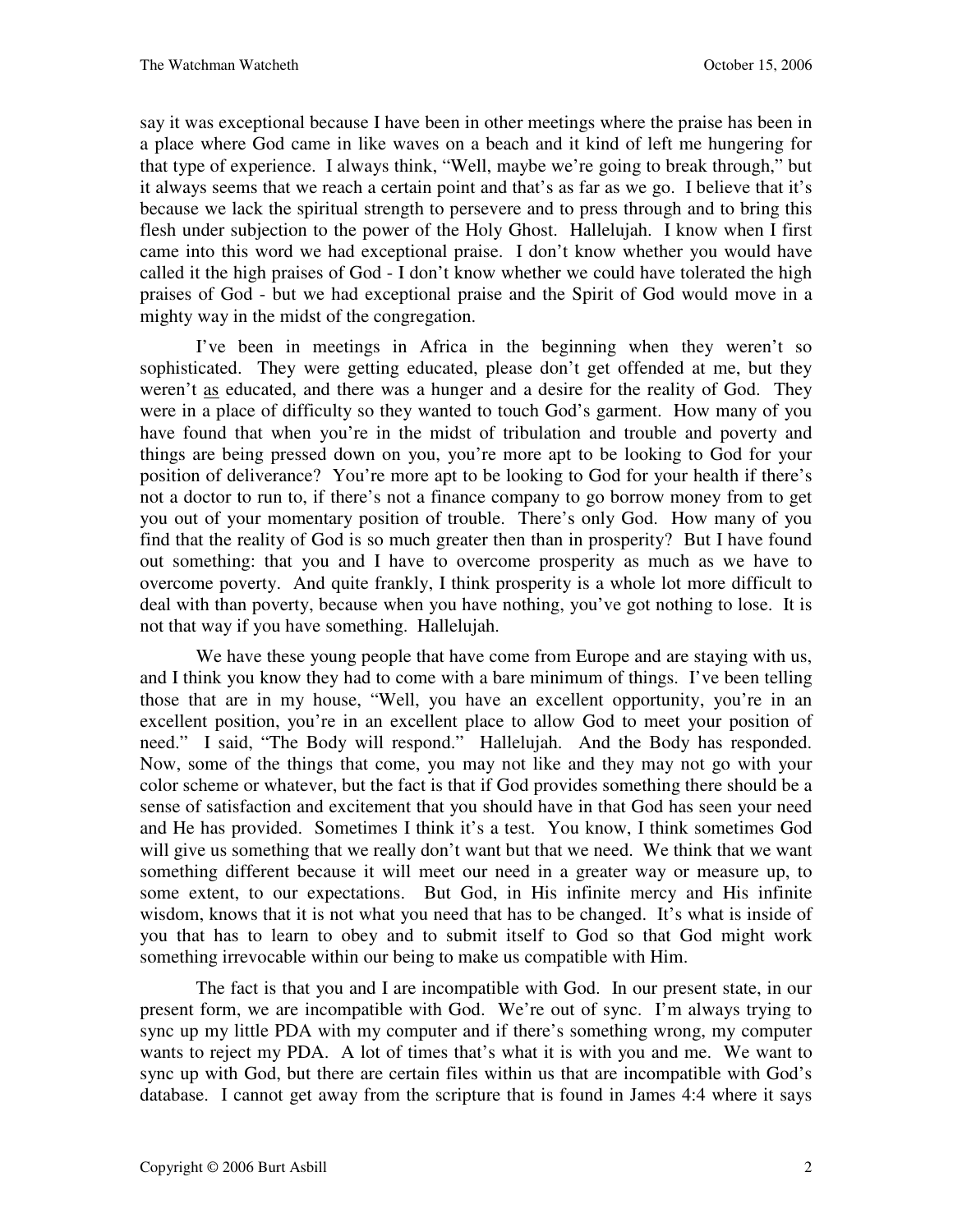that friendship with the world is enmity against God. Now, I'm only quoting the last little portion. It amazes me. I wonder what the church that James was writing to felt like when they got the letter. "Oh, it must be this guy over here," or, "It's that congregation over there," or, "It's this one over here." "But surely James isn't addressing me. James isn't talking about me! James isn't referring to me as an adulterer or an adulteress." Hallelujah. But he was talking to the church. James was not writing to a denomination or a non-denominational church. James was writing to the elect of God. Do you know that? These were the elect of God! The denominational system had not yet, to the degree that we know it, infiltrated and infected the Body. These were the elect of God. They had the end-time message. Now, we may not think of James writing to an end-time church because it was two thousand years ago, but the fact was, James was writing to the end-time church, the elect of God, those that are spoken of in Revelation! And the interesting part about Revelation is, it says, seven times, I believe, "To him that overcometh," will I what? Several things because there are seven positions. I think they're not only indicative of dispensations of what the church has gone through (which they are on one level), but on another level I believe they are points that you and I can attain to as believers in Christ that want to be sons of God.

Now, I don't know what you believe, I really don't, and I will not know what you believe, what you really believe, until Jesus comes and you appear as a son of God! When you are standing there with God as part of the first fruits company, there will be that demonstration: Yes! You're a son of God! You really believed the Word! But God is not like me. He sees the thing that is in my heart. He knows those things that are detrimental to that desire that He has for me. You know, it wasn't my desire for me to be a son. It was not my desire - it was His desire! I was a sinner; I was out there in the world. I was encapsulated in my humanity, destined for hell, and enjoying (I thought) every minute of it. But you were probably different. You probably came forth out of the womb desiring God. You probably made every effort through your childhood, growing into a young adult, and as a mature adult individual pursuing after those things that pertained to God. I was not in that condition. I was a sinner most wretched and miserable. I couldn't think right thoughts, I couldn't use my eyes in a proper manner, I couldn't use my ears in a proper manner, I could not use my body in a proper manner. Everything that I was was contrary to Who God is. Yet, in that position, in that place, there was a desire in God's heart to make me a son. Not just to save me! It's not a matter of just getting into Heaven. Many are going to just get into Heaven like the thief on the cross. But sometimes I think the thief on the cross might be in a better position than some of us that have had a word that has the ability to bring forth and work such a transformation, and we have not made ourselves available to it or allowed it to have the full scope of work done that needs to be done. To whom much is given, much is required (Luke 12:48).

Now, it's not even a matter of coming to a position or a place of saying, "I am victorious." I don't really believe that has a whole lot to do with it, although when we get to that place, I think many of us are going to shout, "I am victorious!" What I believe is the desire that we have and the intensity with which we apply that desire in our practical, everyday situations is going to bring us to the place where we are going to be able to shout, "I am victorious!" It's like a man that is walking down the road and he stumbles, stubs his toe and falls. Now, he can wallow in the dirt and lament the fact that his toe is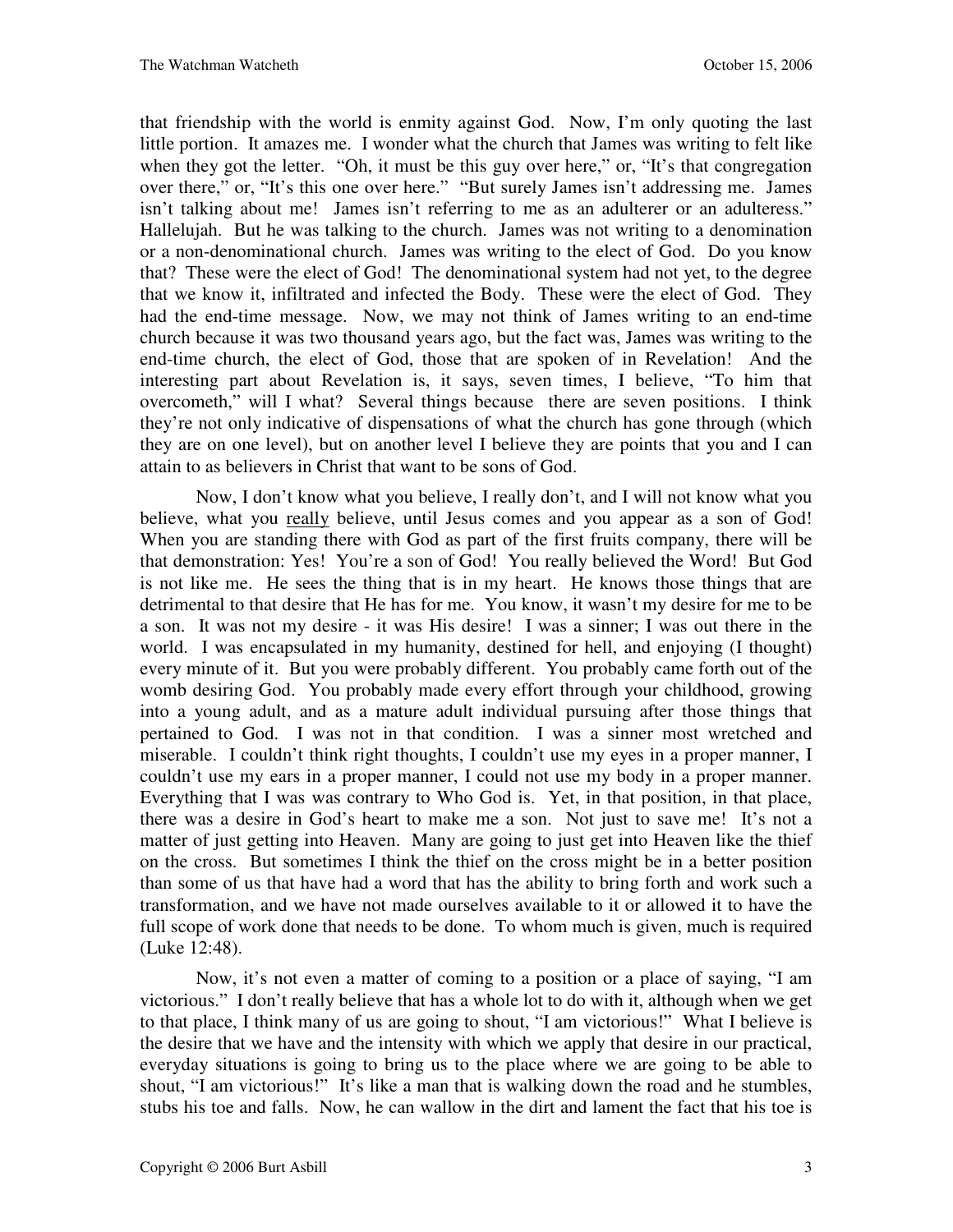stubbed and bleeding and he's down there in the dirt, or he can look at the toe and say, "Well, in spite of the toe, in spite of the blood, I am going to press on. I'm going to press in." He can get himself up and shake himself off, and begin to make his journey. He has just overcome. He has just made a mark. He has just had a victory. Now, he may not feel victorious. He may not necessarily even see the aspect of victory, but in God's sight, in God's mind, he is one step closer to being a son. Now, does that mean he's not going to stumble again? Absolutely not, because he might take one step, half step, or no steps and fall down flat on his face and find himself in the same position, the same place, without any distance. Does that mean he has not overcome? Only if he does not get up again. Only if he does not look at his circumstances from God's perspective. In myself I can do nothing, but in God's grace, by His virtue, *I can do all things through Christ which strengtheneth me* (Philippians 4:13). So he gets up and shakes himself off. You know, how many times? Seventy times seven maybe, I don't know, but it is until the time, until the place that he has broken through with regard to that arena of his life that is under the scrutiny of the Holy Ghost. You see, God looks on the inward side of all of us. He sees the character, He sees the nature, He sees the inabilities, the frustrations, the weaknesses and all of the different things that are in there. God looks upon those things and He knows they're incompatible. What does He do? He puts us into those situations that are demanding something we cannot give. We cannot give it! And yet, He demands that we give, so He gives us the strength to give! My goodness. Hallelujah.

Well, anyway, I was in a meeting in Prague. You know, traveling isn't fun anymore. I used to look up there and watch that jet go, and I'd say, "Boy, I wonder where it's going." I can remember the different places I've been and how I was excited about it, but the traveling doesn't excite me any more. It's a chore; it's a job. I'm just afraid of being blown up. Hallelujah. It's not fun anymore. You have to take your shoes off, take your coats off and walk through, and they wave wands over you. I think Brother duCille said he took his shoes off four times in one airport. And then, I don't know what it is, I think it's really a planned conspiracy, but your plane is always on the other side of the terminal and you only have so much time to get there. I wonder sometimes, "How do my bags keep up with me?" Sometimes they don't. It was God's mercy they came home with me this time, because I missed my plane in Detroit. But the connecting flight is always on the other side of the terminal. You walk, walk, walk, walk, walk and you wonder, "Maybe it was an illusion, maybe it was a deception, maybe there's no plane there at all!" I asked the lady, "Is there a concourse E?" She said, "Oh, yes. Down the road a ways."

My goodness. I'm telling you, brethren, we need to wake up and smell the coffee, or smell the roses and understand the reality of the situations that we are living in as sons of God. No, let's say as "wanna-be sons." Brother duCille is always correcting me. I'm saying, "Well, the Lord told me that it's about the Body of Christ." He says, "Uh-uh. Not the Body. Church." He says the Body of Christ is not necessarily going to find themselves in that position. They're not yet the Body, they're still in church! Hallelujah. There's a transition that has to be made from church to Body and a lot of us are in church but we're not in the Body! I want to tell you, if we're not in the Body, then we're in a place of jeopardy, we're in a place of not being covered in the way that we need to be covered for the time that is coming upon us! Hallelujah.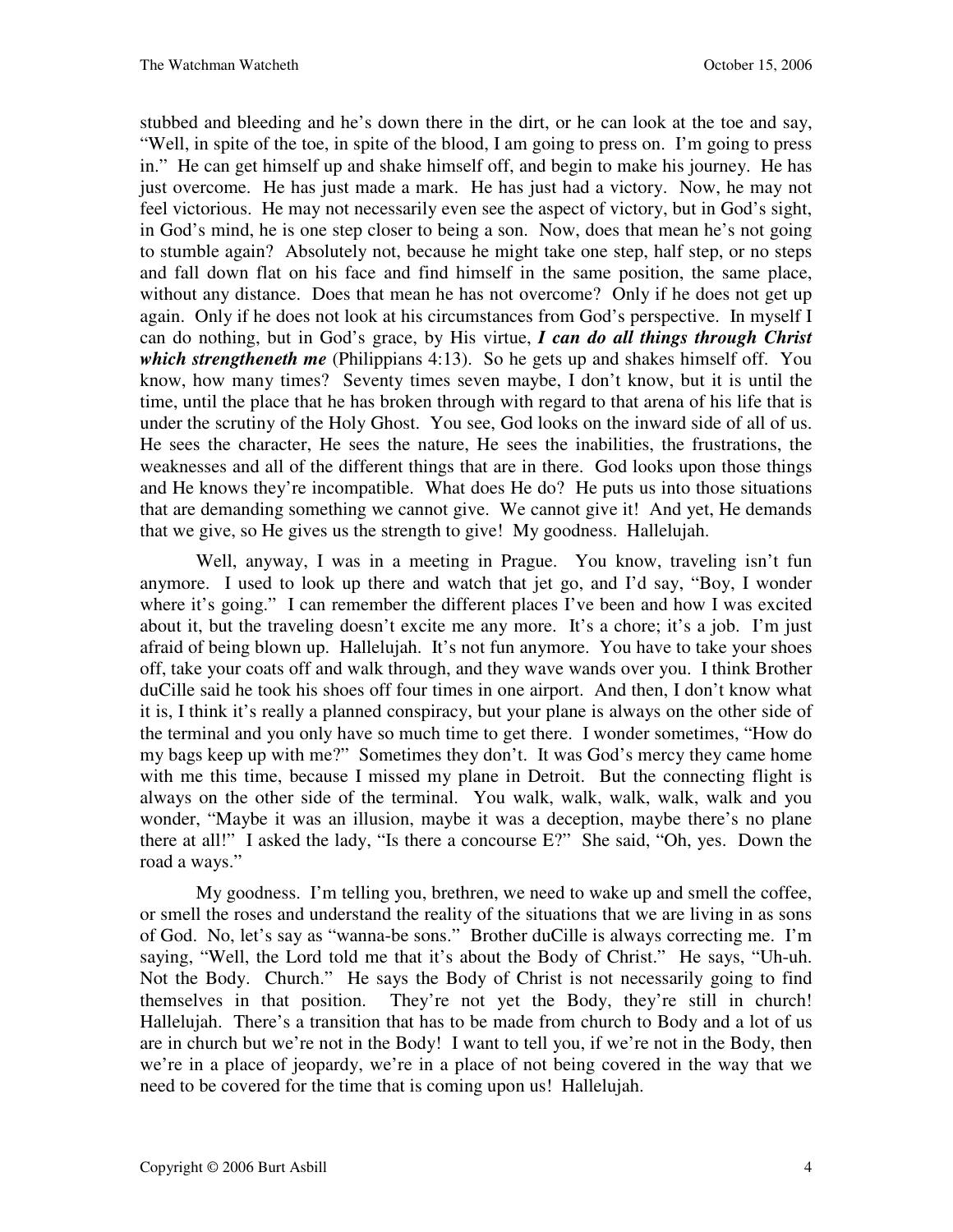Now, you don't have to believe what I say. You really don't. Time is going to bear it out. If all of us live long enough and the Lord so wills that we tarry till He comes, time is going to bear out the reality of the word that we are ministering. But I've been there; I've seen a lot of what is going on. I'm telling you, if you don't have the reality of Christ, there will be hopelessness. I don't know what these people are trusting in that are getting on airplanes! I don't know what they're trusting in, but they must be trusting in something! The planes are packed. That was the most surprising thing that I found, that these airplanes are packed. People think all the additional security and all of the things that are being requiring of us are going to eliminate the threat! It's an impossibility, do you hear me? Humanly, mechanically impossible to get through. There are things that go through that screening process all the time because the people that are working them are not infallible. Some of the people that are working with them are dishonest! Don't put anything of value in your luggage. They made it easy. You can't lock it so somebody can steal it. Well, praise the Lord. Hallelujah. I told one person in one place, "You know, you make me leave my bags unlocked and then you divorce yourself from the liability of it," I said, "and then somebody steals it." We live in the midst of a perverse and corrupt generation. They're more interested in entertainment, more interested in having a good time. It says, as it was in the days of, who? Noah. So shall it also be in the days of the coming of the Son of man (Luke 17:26).Business as usual. Business as usual. Doing all the things as everybody else in the world has done them, when there's a job that has been given to us as candidates for sonship. My goodness.

When I was a young man growing up, the service was mandatory. I think they called it selective service, didn't they? "I select you." That's why it was selective service, wasn't it? Well, I didn't like to be selected, and I really think it was the Lord. I wasn't living as a Christian at the time, but I really believe it was the Lord that motivated me to go and join the army. But when I joined the army, while I was in basic training, I was approached to be a candidate for another branch within the army. It wasn't like special forces. Special forces you had to volunteer for and we weren't quite that crazy, although I think that that type of craziness might have been good if it could have been applied to the position of being a son.

You see, there are different levels, I believe, in the realm of the heavenlies. Now, I believe the Bible teaches this. I don't have time to go through all the scriptures, you're just going to have to get into the scriptures and look at them - but the scriptures seem to indicate that there are levels that we can attain to in this realm that are not necessarily open to us in that realm. One of the things that gives me that impression is the fact that they without us cannot be made perfect (Hebrews 11:40). Okay, let's go to another little more abstract one, where it talks about Paul. He says, "I have" what? "Laid up for myself," how did he do that laying up? In the realm of the world in which he was living, he was in the world but he was not part of the world, and whatever he was doing in the world was, what? Laying up for himself treasures (II Timothy 4:8). In fact, he said a strange thing. He said, "I have a crown." Now, a crown is indicative of a position of authority. Are you given a crown for the sake of wearing one, or is there something very significant about the fact that Paul says, "I have laid up for me a crown"? I think that he had secured for him a place. Jesus said of the twelve apostles of the Lamb, "Ye shall sit on twelve thrones" (Matthew 19:28, Luke 22:30). Now, brethren, I don't believe they're actual thrones necessarily, I believe it's indicative of a position of authority, of something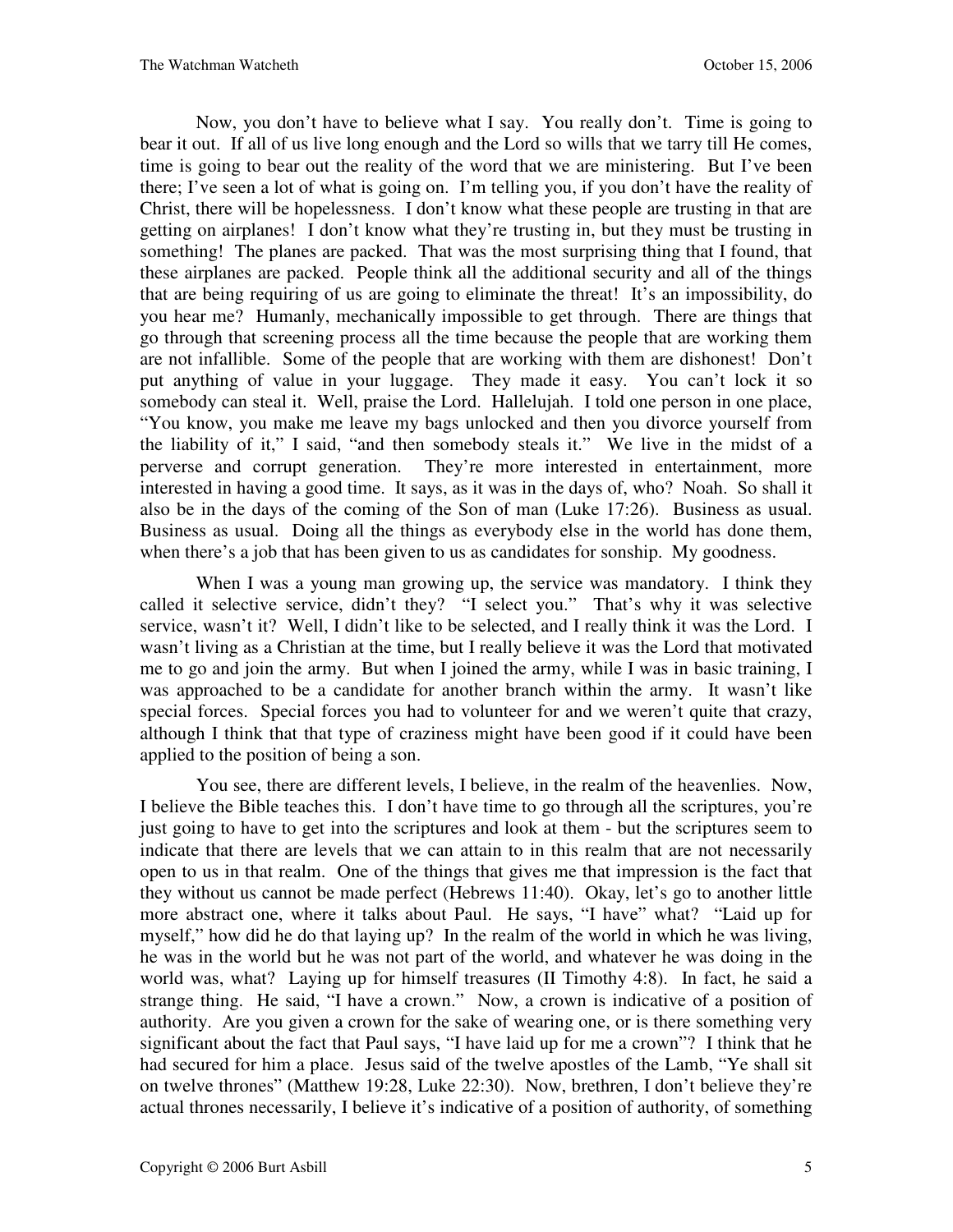that God has ordained for you in that arena that is called Heaven. Maybe you're still thinking you're going to be sitting around strumming a harp and admiring the street of gold and the pearly mansions.

Don't get angry with me. I like to think that my interest level is a little higher than that. You know, you can take a child and you can entertain him very well with a little toy that does nothing. They chew on it, slobber all over it, run it all over your back and your clothes, drop it, pick it up, drop it, pick it up, drop it, pick it up, and they can be completely content, they can be completely happy. But you give me one of those little cars and what value is that in the expectation or the thought of interest that I have? Absolutely none, unless I'm mentally deficient in some manner. How is it any different in the realm of the Spirit? "Oh, walking down that street of gold. Beautiful gold, oh yes, oh a pearly house made of pearls, woooow!" Heaven and pearls? Give me a break! There's no monetary value in Heaven. Gold is indicative of a nature. Pearls are indicative of a quality, a thing of value - I love pearls, by the way. I like pearls. I don't know a whole lot about them, but I think they're just so beautiful when you look at them. I am told there are perfect pearls. The perfect pearls always have some little flaw in them or something, but because it reaches some standard, level or point value, it becomes categorized as a perfect pearl. Hallelujah. Well, the Bible says that when a person finds the location of such an item, he does what? Sells ALL that he has (Matthew 13:46) - oh, he just sells some of it. Oh yes. We think intellectually, "sells all," but in actuality, "Weeeeeell, it doesn't really mean all. It really didn't mean everything. He can't expect me to do this or to do that." Well, I don't know. You have to ascertain what He expects of you. What I do know is that for some of us He has an expectation of everything.

It's not that I want to push anybody into my theology of sonship, I really don't. You cannot be pushed into being made a son. You can be pushed into Heaven. You can be dragged into Heaven. There was once a dream or a vision that came forth about somebody that had gotten saved, and the dream was that somebody was angling (fishing) and he hooked the fish in the back along the dorsal fin. He hooked it, and he began to pull it in, and that fish was fighting. You know, a fish that's hooked in the mouth is sometimes a whole lot easier to pull in than one that's hooked in the dorsal fin. I don't know, if my son was here I'd ask him if that's really true. But the fact is, he was hooked in the dorsal fin. I asked somebody, "What does that mean?" They told me that the fish was illegally captured, but captured none the less. It means that God circumvented the circumstance and the position of their bondage and their place of hell. God circumvented it, divine intervention - He orchestrated it, He just said, "New rule." So there are some people that God can save, but you know something? That individual really never progressed. He is saved, he has the ticket to the Kingdom. What do they say in church? His ticket to ride that glory train? He has his ticket to ride, but he never progressed beyond that position, that place of salvation, the initialization of life. He has it. Individually speaking, he's better off, but how is it that he is blessing God? How is it that he is perpetuating the Kingdom? What is he doing with the desire that God has for him? He is still rebellious, still hardheaded, still resisting the move of the Holy Ghost. And yet God, in His mercy, redeemed him! Hallelujah. Well, I can say, "Hello! Thank You, Jesus for that redemption, one more soul out of hell!" But God, I don't want to be found in that position of resistance with regard to the calling and election that is upon my life. You're not a candidate for sonship if you want to resist sonship. You're not a candidate.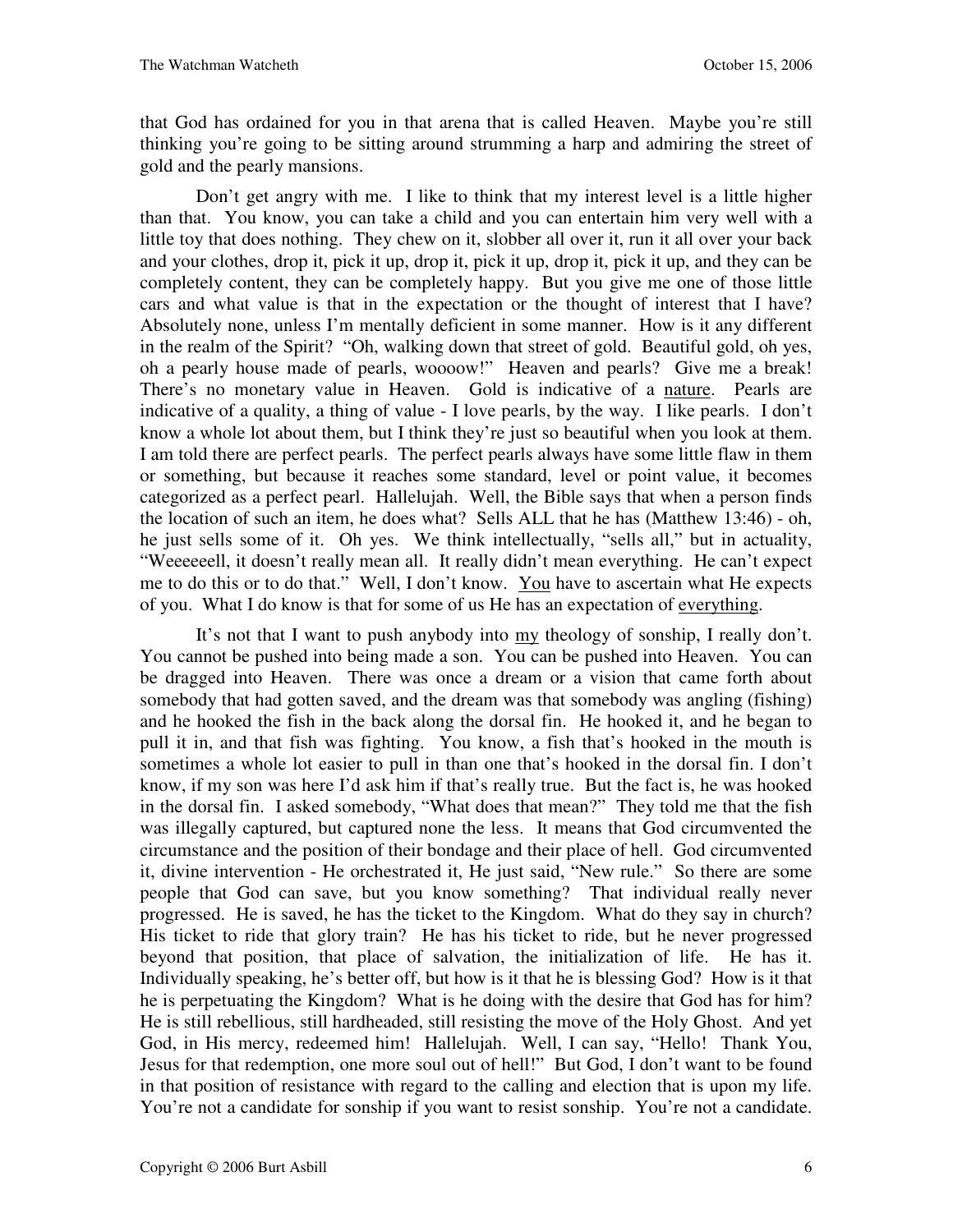A son can only be a son because he wants to be a son. The only thing that makes him a son is the desire to be a son! And as long as I desire to be me, I am the son of Asbill, not the son of God - I am the son of humanity, I am the son of Adam, I am not the son of God. That would be my position, but I don't want to stand before God in the last day at that time and say, "Well, I could have, I should have, I would have, but I didn't." Hallelujah.

It says that in Him is no shadow of turning (James 1:17). There is a lesson on light and darkness. Oftentimes our ascent into God is illustrated as one that is climbing a high mountain. As long as he's on the side of the mountain, the mountain itself is overshadowing him. But the moment that he gets up on top of the mountain that is higher than any other mountain, there is nothing in that arena that has the ability to overshadow him. He is bathed with light all around and in himself. And it is not so much the light or the darkness that is around you as much as it is the darkness that is within you. God has devised a plan by which you might eliminate that darkness. This therefore is the light that cometh into the world that, what? Lighteth every man! (John 1:9). Every man! It doesn't make any difference if you are born in the darkness of India or in the most modern of countries.

You know, when I went to India, I got a revelation: God is in the bush as well as in the city. God is in the bush. We had a seminar and we brought all these ministers together to began to try to teach them the Word of sonship, the Word of the gospel of the Kingdom, and we asked them to all begin by standing up and giving their testimonies. If you think Brother duCille's testimony is strange and wonderful, you should have heard some of these testimonies! A man that was a drunkard, a man that was a Hindu and a wife-beater, God appeared to him out in the bush! No church, no missionary, nothing, and yet a man approached him and told him about the plan of salvation. He accepted the Lord on the basis of that invitation, and he told him, "There's coming a man that's going to teach you out of what is called the Bible." He testified to the fact that this was the Word that was being referred to when that man met him! Now, I didn't hear just one. There were probably fifteen ministers there and I heard word after word of testimony about how God met these men - in the bush! - and revealed Himself to them. But in every instance He would say, "There is a man that is going to come and is going to teach you." My goodness.

You would think, with a situation like that, that these men would be on fire for God and they would embrace the Word of God that came. But I want to tell you, even with those types of experiences, you still have to deal with this old fellow and all of his perverted ways, because there's something about this old fellow - he always wants to be preeminent. You don't have that trouble, right? He always wants to be first. That's why you get in arguments, you know. That's why you have disagreements that turn into arguments. Of course, you don't have disagreements. You don't have arguments and you're all very happy with one another, all the time. I'm preaching to the wrong crowd. But nevertheless, I'm going to finish. This old fellow, he always wants to be preeminent. Oh my. This preeminence is sometimes manifested in an attitude of, "Oh, poor me. Oh, poor me. Everybody's picking on me. Nobody understands me. Nobody loves me. Nobody considers me. Nobody knows my difficulties. Nobody knows how terrible it is, or how rough I've got it. Nobody knows how sick I am. Nobody knows what I'm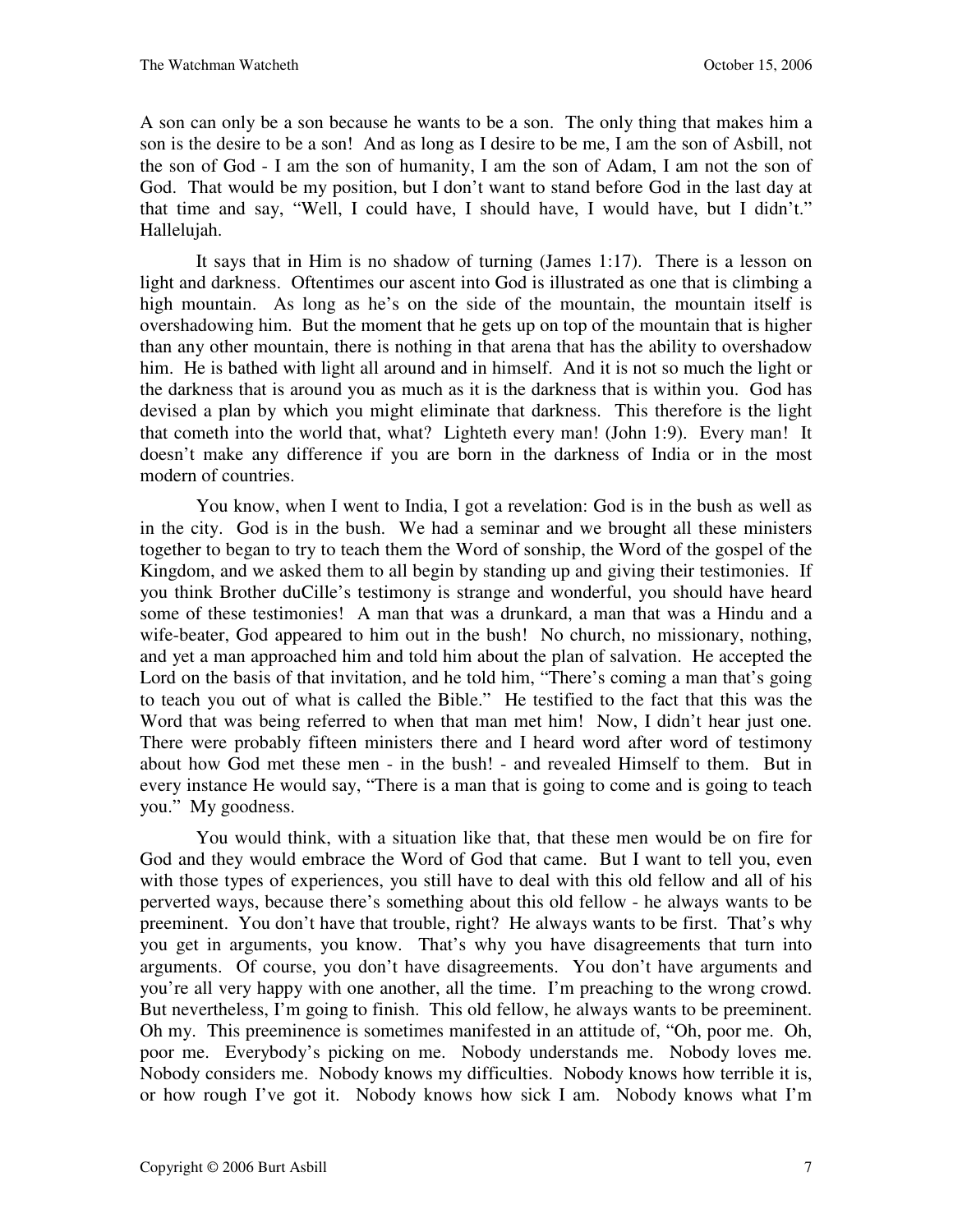feeling in my body. Nobody knows!" Of course, you don't have to deal with that, do you? Well, Somebody knows. Somebody knows. The One that knows is omnipresent, omniscient. He knows. He knew you before He called you. He knew you when you are at the place that you're at. He knows what you must be, and what you will become if you resist the devil. My goodness. Sometimes the devil that we have to resist is not the entity out there or your husband or wife. Sometimes the devil that we have to reject and resist is this old fellow. Right here. You know, I can get up in the morning and look in the mirror sometimes and see with whom it is I have to contend. Oh, yes. I can get up in the morning and look in the mirror and see old Dad looking right back at me. Now, don't get me wrong, I love my dad, but Dad was Dad, and he had certain attributes that were not Christian. He had certain familiar spirits that were not producing Christ. Do you hear me? You think they just took a vacation when Dad went on? I can tell you right where they came. They came to my house, knocked on my door, and if I didn't answer my door, they went to my children's house and began to knock on their door. Anybody who wanted to open their door, that's where that spirit came and that's where that spirit took up his abiding. My goodness. Hallelujah. It has been given to me to overcome. He that overcometh will I, what? Grant to sit with me in my Father's throne (Revelation 3:21). Can you imagine what it must be to sit in the Father's throne? Oh yes, in the sweet by and by – no, no, no. No, no, no. The commandment to Adam was, "Go and take dominion." He was in an earthly place, in an earthly surrounding. He was in an environment that was human and God said, "Have dominion. Subdue it and bring it into a place of subjection" (Genesis 1:28). Oh, hallelujah.

We are living in perilous times. I don't know how long ago it was, but I was in a meeting in a place in Germany, a little place, a little town outside of the mainstream of everything. God sent me, you understand. I didn't go because I wanted to go. I didn't rehearse a word. Do you understand what I'm saying? I didn't make my notes and put them all down on a piece of paper, not that that's bad, some people have to do that. I don't have to do that. When God sends me, He says, "Open your mouth, I will fill it." So He sent me. He sent me there and there was a total nonchalant-ness about the Word. They were eating dinner, drinking their sodas and conversing and fellowshipping, no really serious discussion and maybe I had about fifteen minutes to bring the Word of God that God had sent me over five thousand miles to deliver. Hallelujah. I have no animosity; I just have sorrow. I'm telling you, I wasn't angry, I wasn't mad, I didn't feel rejected. Hallelujah. Yet there was a total inability to discern the visitation of God. Some of us are more fortunate because we kind of live in a repetitive environment. What I mean by that is that we have more than one opportunity to hear the Word. Now, I don't know if God's sending anybody there again. I don't know. I don't know. I really don't know. But what I do know is that when I came out of that meeting, God spoke to me. As I walked out the door, He said, "You are at the drinking of the water." You know what He was referring to? He was referring to Gideon's three hundred. Now, I believe that it was not only for them but it was for me also. There was something of an admonition that God was saying, "I have set in order, I have initiated the process of drinking water, the process of determining the election of God." That means everything since that time, as far as my life is concerned, is being orchestrated and looked at and examined by the Holy Ghost of God as to whether it is qualifying me or disqualifying me individually for that position, that place of selection. Now, do I measure up? I don't know. I don't know.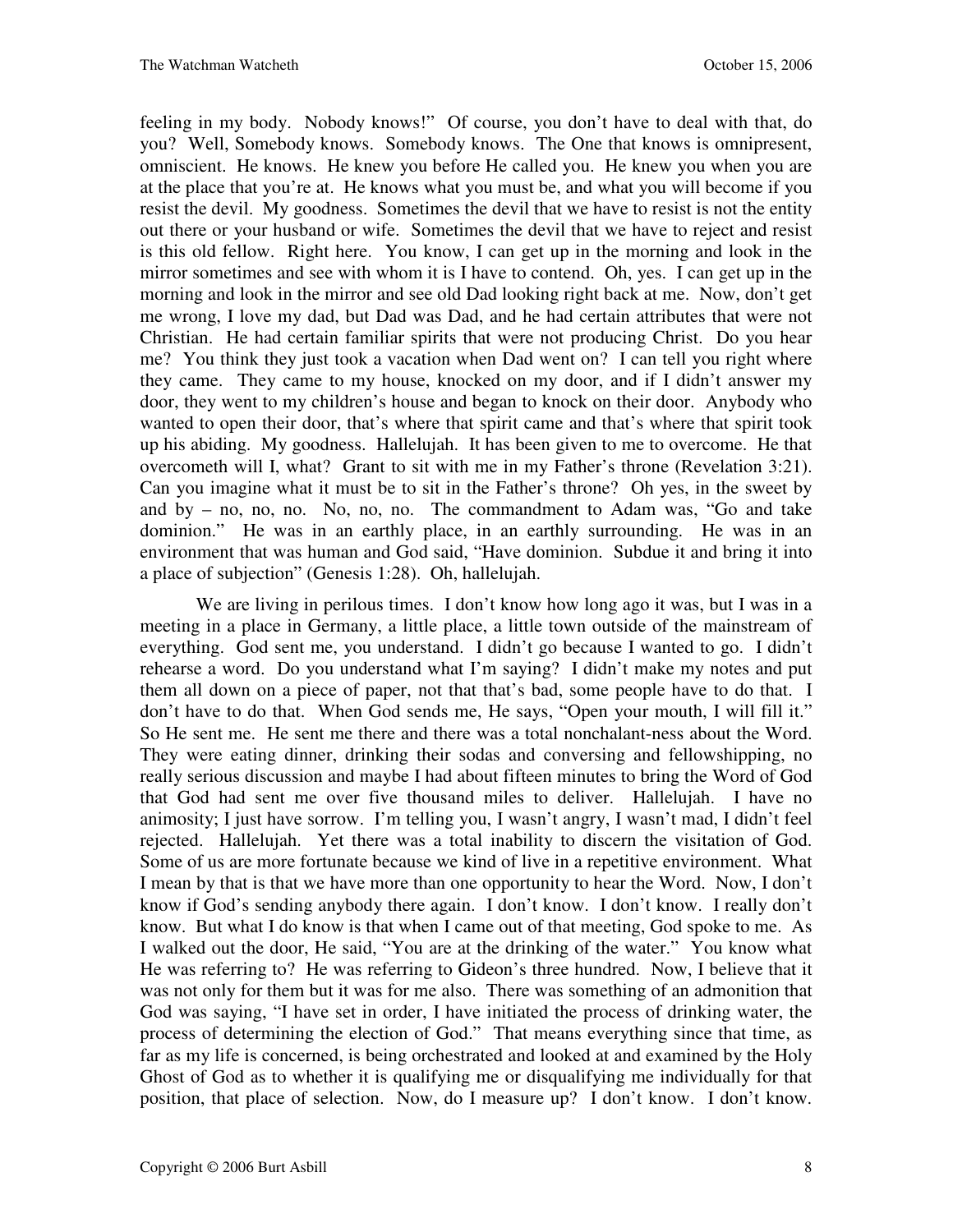But I want to tell you, the fear of missing the mark makes me have second thoughts. The fear of missing the mark lets me examine myself a little more closely. "Well, should I do this? Or maybe I should do that. Or maybe I should do nothing. Maybe I should just wait upon the Lord. What is it that I'm going to do?" Because there's a fear in me that perchance some aspect of my humanity will rise up and usurp my inheritance in God.

I want to tell you something. I am in careful consideration when a man like Moses can make a mistake, a man who was very much in tune with God, walking with God, talking with God, where God said, "I see Moses face to face." He said, "I speak to Moses, I speak to him face to face. I don't speak to him in similitudes" (Exodus 33:11). Yet the man made a mistake. Some people think I'm hard-nosed. Really! They think I'm just too rigid, too much in line with something. They can think all sorts of things, but look at this man Moses! Can you imagine? He was dealing with this hard-hearted, rebellious people. Can you imagine? Forty years of hearing the voice of God and leading these people through all sorts of things, not to mention the forty years before that when he was on the back side of the desert and the giving up of the position of preeminence and power. Somebody told me once that they thought that they were training him to be Pharaoh. I don't know, could have been. Yet, this man who walked and talked with God disobeyed the Word of God one little time! And God said, "Because you did not sanctify Me before the people…" (Numbers 20:12, 27:14). Now, we could say, "That was before grace," but he had the rock, and it says that the rock was Christ. What do you think you would have thought if you saw this big rock following you everywhere you went? He smote the rock when he should have spoken to it. He did it because of some aspect of his humanity. Now, if a man like that can make a mistake, my goodness. My goodness. Where does that leave me, without the grace and the power of God to redeem me to the uttermost? Hallelujah. Hallelujah.

John 3:19 says that this is the condemnation. What is the condemnation? *…that*  light is come into the world, and men loved darkness rather than light, because their *deeds were evil. <sup>20</sup>For every one that doeth evil hateth the light, neither cometh to the light, lest his deeds should be reproved* (John 3:19-20)*.* Do you know you have to come to the light? Draw nigh unto the Father, that what? The Father might draw nigh unto you (James 4:8).What's that say? If you don't draw, He isn't drawing. You have to draw nigh. It takes time and energy. One of the reasons that we have the problems that we're having in this time and this age is because of lack of spiritual strength, our spiritual understanding, our spiritual integrity before the Lord! Hallelujah.

I'm going to tell you about the vision I had. Hallelujah. It is only one of many visions that I have had. As we were in Prague and the praise was rising up before the Lord, the Spirit of God began to move and I was praying about a particular situation with regard to a particular individual. I was praying about it and looking to the Lord for comfort and advice because I was grieved in my heart about the situation. I saw nothing but destruction before this particular individual, and destruction to many that were round about them because of the places that they are in and the effect that they would have on others' lives. There was such a spirit of grief upon me and as I began to intercede and pray for God's divine intervention, I went into a vision. I was in a room much like the place we were in but it wasn't necessarily that place. We were in a meeting and all of a sudden a man had a heart attack. He cried out and slumped down spread-eagle on the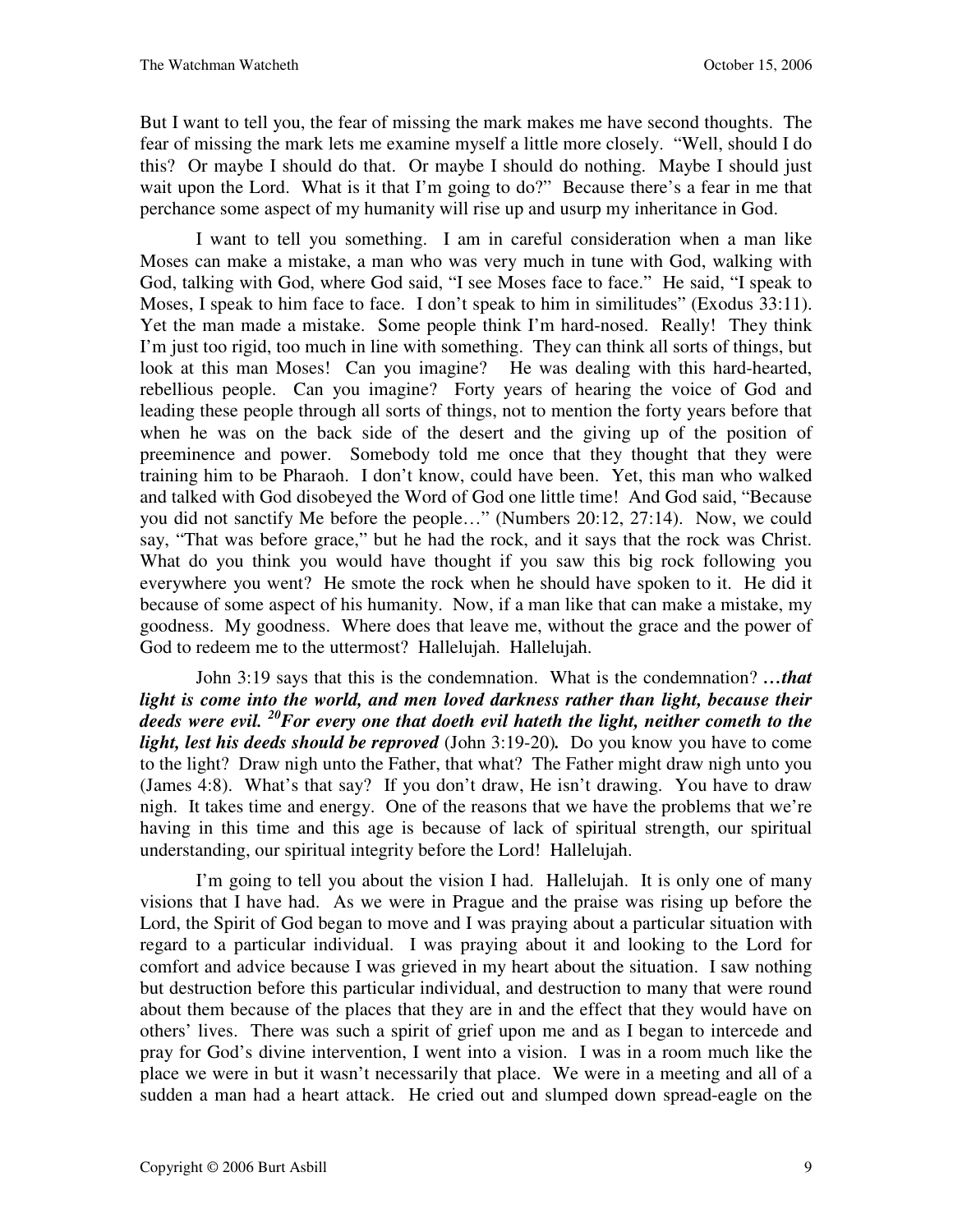floor. Hallelujah. As I was watching, I became aware of the spirit of intercession that was over the circumstances and in the world round about this little fellowship. Not only that, there were men and women that were on their faces before God, interceding and crying out for the grace and the mercy of God and for divine intervention into the life and the sealing of the life of this one. Hallelujah.

The paramedics were summoned and there were four or five of them. Oh, Jesus. They began to work to try to revive this person. From my perspective, my viewpoint, because I was down here on the earth, in amongst the earth and amongst the earthly, I said, "He ain't gonna make it. Not gonna make it." To me he seemed like he was already dead, but they began to work on him and they were doing all of the things that they do. They were on their radios and they were conversing with the hospital. They had their IVs and they were setting him up. One guy was pumping on the man's chest, and another guy was giving him mouth to mouth resuscitation, working, trying to revive him. Finally they decided that they needed to get the electrodes, the paddles out and zap him. They would zap him, then they would look to that little monitor to see if there were any signs of life and all you could see was a flat line. You could feel the oppression, you could feel the thought of defeat. In my soul, in my body, I could feel the thought, "We've lost." One by one, the paramedics began to give up. As they began to give up, they began to encourage the others to give up. One by one, they began to murmur, "He's gone, he's dead. There's nothing we can do. This man is DOA, let's wrap him up, send him off." All this time I'm aware of a spirit of intercession, not only in the midst of the Body, one or two or three, but as it is in the scriptures that we have one that stands before the Father, interceding day and night! (Romans 8). I was so much aware of that position of intercession, you cannot believe the relief that I was feeling in my soul, no matter what my eyes were telling me, no matter what my ears were hearing. No matter what the facts were saying, no matter what it was that was going on, there was ONE who had a desire to see life and living come forth out of that dead thing! Hallelujah. And there was one man that kept going and kept going. The others were saying, "Come on, give up. Give up," but he wouldn't give up, and he was just working away at it and all the time he was saying, "You've got to live. You've got to live. You've got to live. You've got to live. You've got to LIVE!" Finally, he came to the point of desperation, I guess, I don't know. He said, "I'm going to try one more time." He grabbed the paddles and he turned the machine up. They say if it doesn't kill you, it will cure you. He turned the machine all the way up! It was an act of desperation in the desire to see something happen, to see life come forth! He yelled, "Clear!" But when he yelled, "Clear," I heard, "Live!" and he slapped those paddles down upon that body.

I want to tell you, the moment that he slapped those paddles down on the body I was taken back to your [Bette Mullikin] hospital room. My God, am I glad for that experience. I mean, I was in the hospital room again. I saw Peter standing on one side of you, Bette, and I was on the other side. He had one hand, and I had one hand. They had given you up for dead. Hallelujah. But the Spirit of God said, "Live!" Hallelujah. As we began to pray, the Spirit of God came down like electricity. Hallelujah. Hit me in the top of the head, hit him in the top of the head, went down through our bodies and out our hands. Hallelujah. When it met in the middle, Bette came off the bed. She went rigid and came up off the bed about two inches. And here she is.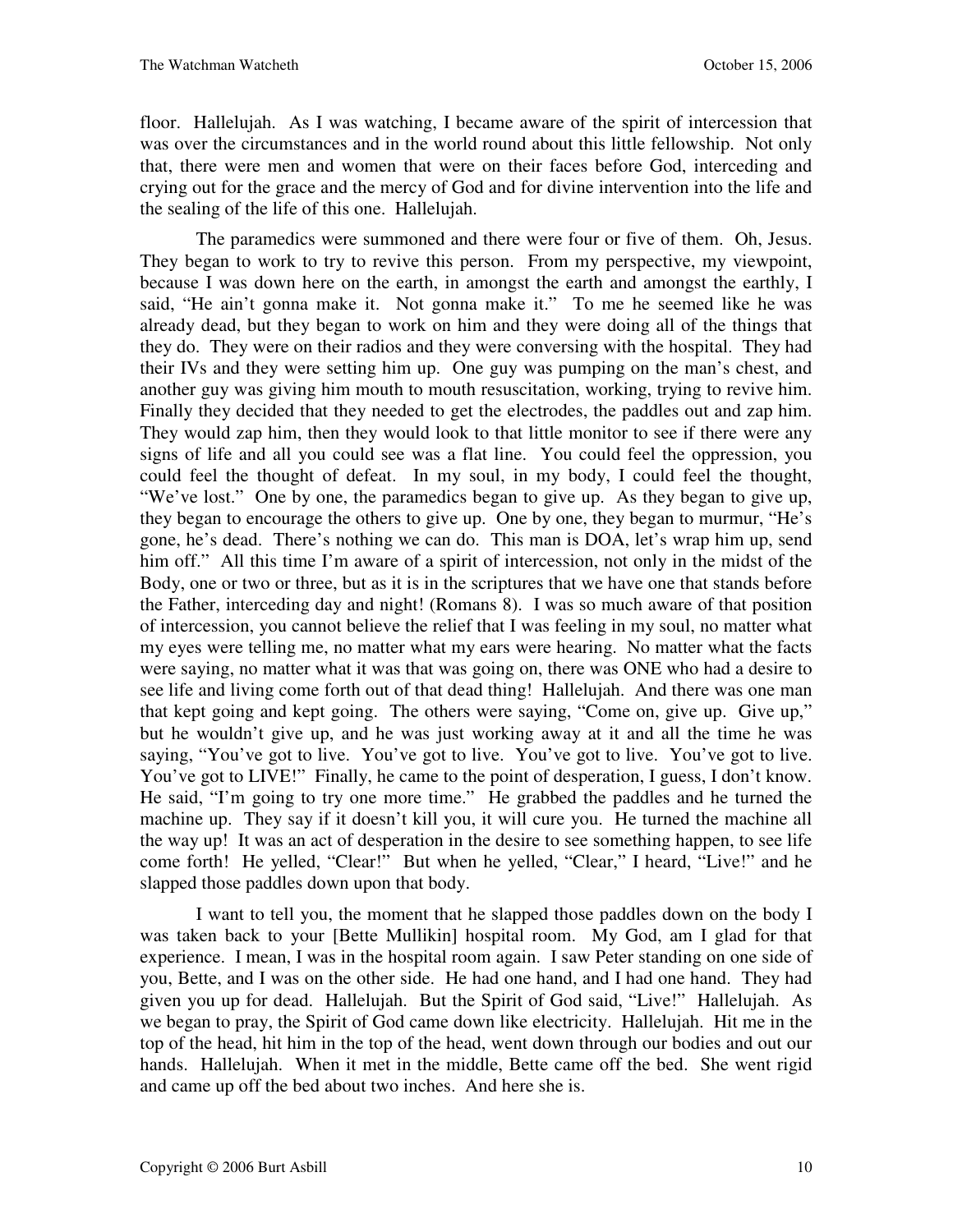That man, he came up off the floor. My God, I came back out of that vision into this vision. The man came up off the floor and there was such a shout that was raising up out of the depths of my being, I felt like it was coming up out of my toenails. Hallelujah. He came up off the floor, and when he slumped back down to the floor he was breathing. Whoow! As I came out of the vision, the Lord spoke to me, "This kind cometh not out but by much prayer and fasting" (Matthew 17:21, Mark 9:29). He's talking about living now. He's talking about overcoming now. He's talking about walking righteously now. He's talking about being a son of God now. If you want to be a son, it is not going to be like it was before, a few five minute prayers and God moves in His divine grace and mercy because we spent a little bit of time with Him. It is requiring something to be demonstrated within our realm. It is going to take a pressing through! It is like the frontline troops, it is like the shock troops that they send out to penetrate the enemy lines. It took training, it took dedication, it took perseverance! You have to endure hardships like a good soldier. My God! Hallelujah. We think we can say a little prayer here, a little prayer there, and get all tied up in the mechanics of living and the things that are going on around us, and expect God to do what He did before, when you want to be the first of the first, the best of the best!

You know, I spent almost eight weeks in basic training. Well, they called it basic training, and then advanced training. But if I wanted to be special forces, if I wanted to volunteer for special forces, it was a whole different ball game. Hello! Are you still there? It was a whole different ball game. It wasn't six weeks, it wasn't eight weeks, it was months! They put you in all kinds of extreme situations, and you had to volunteer! Well, I don't know what that training could have been or would have been, but I know it must have been very hard, pretty tough. I tell you what, I met some of the first ones. The first generation was a whole lot different than the second and third generation. I met some of them, they were tough. There was no foolishness in them. They were serious. They were dedicated. They were consecrated. They were good soldiers. They'd been trained to do a job, and the only thing they had in their mind was the doing of the job. I tell you what, they didn't volunteer to sit down on the back side of the lines to be the support to the troops. They wanted to go beyond the front lines! They wanted to get in where the action was, where there was no help. They had to rely upon their training and they had to rely upon each other! Can you imagine that? Relying upon each other. Can you imagine that? Relying upon each other. What one man did could affect the whole squad, and the fact that they could all be killed because someone had to take a moment to do something that he wanted to do and not what needed to be done.

Do you think it's any different with regard to the elite, the called out, the firstfruits company of God? Do you think it is any different? Do you want to be first fruits? Do you want to be a son? He was on the front line, you know. He accosted the church in its position of hypocrisy and its religious order. What did they do for it? How did they respond? They killed Him! Or at least they thought they did. He said, "No man takes My life from Me" (John 10:17-18). Then He ordained the twelve, front lines, shock troops, special forces! Of course, everybody received them, didn't they? All of them died! Sometimes I think John would have wished he was dead. Maybe, until he got the revelation. In this world ye shall have, what? Tribulation. But be of good cheer for I have overcome the world (John 16:33). Friendship of the world is in enmity against God (James 4:4), it is counterproductive. Look it up. Romans says that the carnal mind is in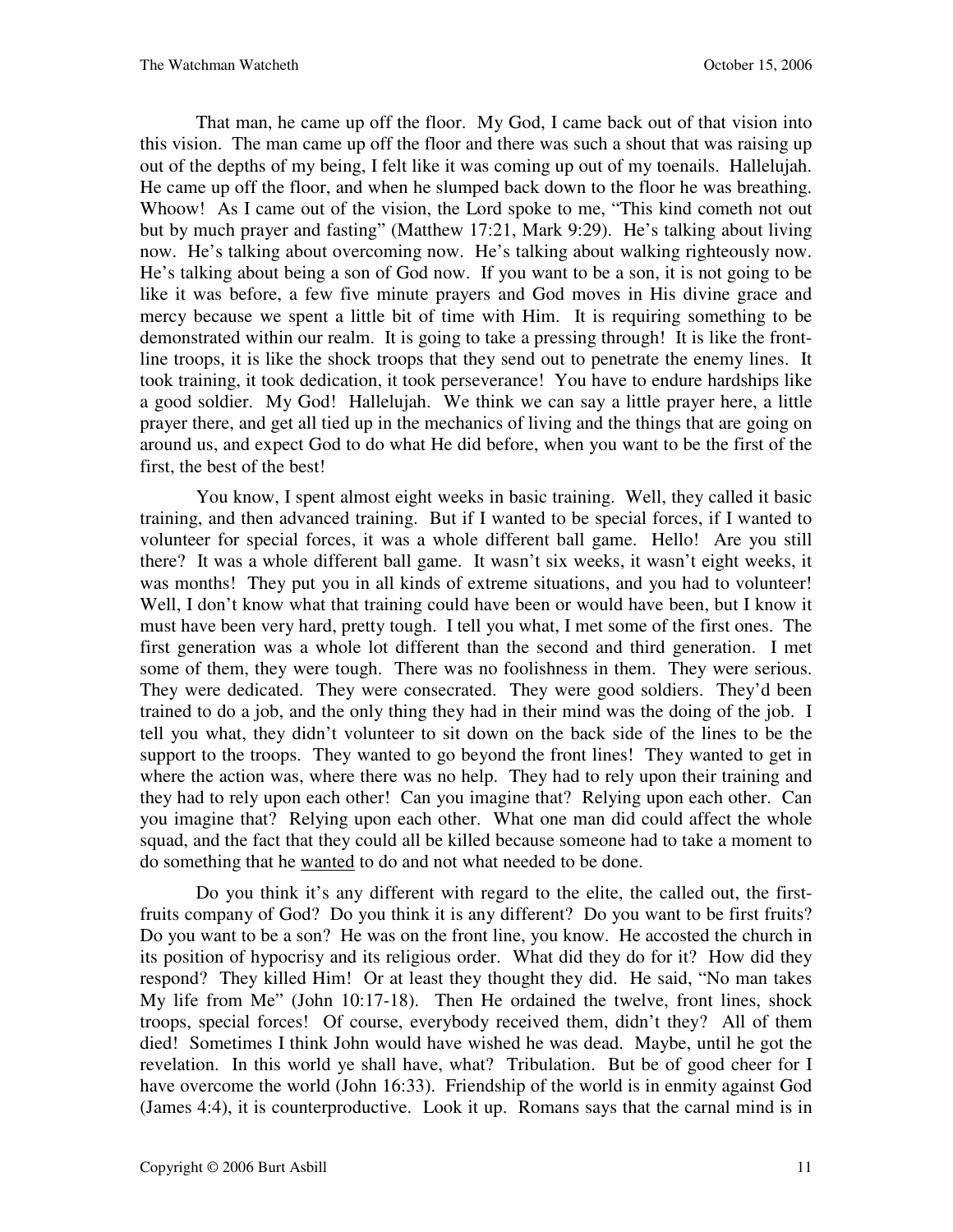enmity against God, cannot harmonize, cannot come into a place of agreement with the mind of Christ; they cannot walk together at all! Yet we've got world here and God there, and we think this shoe walks with this shoe, and all the time this shoe is in conflict with this shoe. How far are you going to walk if your feet are fighting one another? It's all on the basis of whether or not you want to be a son. You cannot be coerced into being a son.

Let me read to you here out of Matthew and then I'm going to close, I think. Matthew 13. It's the parable of the sower, and I want to go down to verse 10. *And the disciples came, and said unto him, Why speakest thou unto them in parables? <sup>11</sup>He answered and said unto them, Because it is given unto you to know the mysteries…* That word can also be interpreted *secrets*. It was once spoken to me that God has no secrets, but God has a lot of secrets. *Because it is given unto you to know the mysteries*, or the secrets, *of the kingdom of heaven, but to them it is not given.* Why was it not given to them, and yet it was given to the others to know? Because there was something in God that wanted them to know. It is not me that determines who is or who is not a son. God gives each and every one the opportunity, but it is the individual that determines the outcome. The fact that I want to know makes me something of a candidate! If I'm completely happy with not knowing, then don't tell me! But if I want to know, then it is a different situation. How much do you want it? "To know Him, to know Him is the cry of my heart, Spirit reveal Him to me." How many of you have sung that, and sung it as a prayer, a position, a place of dedication and consecration? Do you think they were idle words? Do you think that there wasn't something in your being that was reaching out unto God? Do you not think that there was something in God that was also reaching out unto you? Don't you think that in the midst of all that was going on and reaching forth, there wasn't some sort of connection, some sort of impartation, some aspect of His desire that was being transferred? Don't you think there was some sort of transference of the fact that He desired you to desire, and then He gave you something in the midst of that desiring to make it a reality? My God.

But it's not a magic wand, brethren. He says, Unto you it is given, but to them it is not. *<sup>12</sup>For whosoever hath, to him shall be given, and he shall have more abundance: but whosoever hath not, from him shall be taken away even that he hath.* My goodness, I don't know that we really comprehend the totality of the position, the place, the calling, or the election. He's talking about the calling, the election, the position of excellence, to sit with Him in His Father's throne. To be made, as it were, a pillar in His house, not being moved. Is money going to move me? Friends going to move me? Family going to move me? Criticism going to move me? Prosperity going to move me? What's going to move me if I'm made a pillar? All of these things are things... By the way, I have to overcome every one of them in order to be a pillar that's not going to be moved. Is life or death going to separate me from the love of God? Not if I'm determined! Paul reached that place of excellence. I don't believe they were idle words. He went through a whole list of things that wasn't going to move him. Is my physical condition going to move me? The fact that my feet hurt, my legs hurt, my back hurts, my head hurts? The fact that I have limited mobility, the fact that I'm poor in health or whatever may go wrong, maybe I'm sick in my mind somehow! Well, it is probably so in some people's minds. They always put us in insane asylums. That's where the Christians usually wind up, you know, under psychiatric care. I knew a man that got put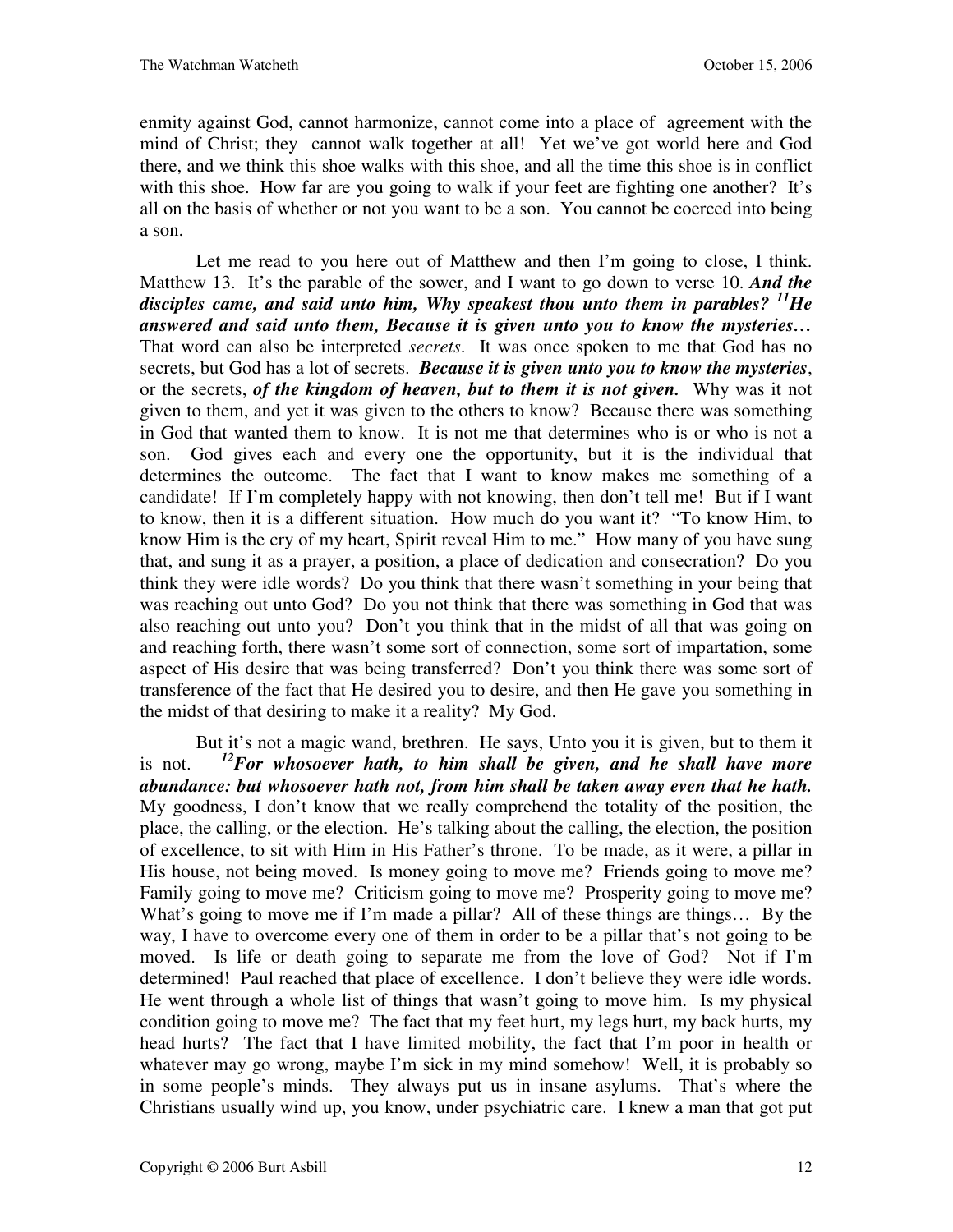under psychiatric care, and he began to examine the doctor! He did. He told the doctor he was being unfaithful. He told the doctor with whom he was being unfaithful. He told him what was going on within the realm of his home and his business associates. How long do you think the doctor held on to him? My God. No, they got him out of there. "This man is sane." Insane, but sane. He's not of this world.

*<sup>13</sup>Therefore speak I to them in parables: because they seeing see not; and hearing they hear not, neither do they understand.* Now listen to this. <sup>14</sup>*And in them is fulfilled the prophecy of Esaias, which saith, By hearing ye shall hear, and shall not understand; and seeing ye shall see, and shall not perceive:* Now listen, it wasn't because God chose for them not to hear, it wasn't because God chose for them not to receive, it was because their heart had waxed gross. They were in a condition of cardiac arrest. Hardness of heart. Full with the abundance of the things of this world, full of lust and flesh, full of everything that was pertaining to life. Preeminence and position, religious excellence. And yet, they could not hear the still small voice, and they crucified the Son. *<sup>15</sup>For this people's heart is waxed gross, and their ears are dull of hearing, and their eyes they have closed; lest at any time they should see with their eyes, and hear with their ears, and should understand with their heart, and should be converted, and I should heal them.* 

Revelation 3:14, *And unto the angel of the church of the Laodiceans write; These things saith the Amen, the faithful and true witness, the beginning of the creation of God;* That's lovely, isn't it? Right at the end, he takes it right back to the beginning, because the intent at the end is still the same as at the beginning. What was His intent? I want to make man in My image and My likeness. I want them to be like Me. I want them to be like sons. Hallelujah. *<sup>15</sup>I know thy works, that thou art neither cold nor hot: I would thou wert cold or hot. <sup>16</sup>So then because thou art lukewarm, and neither cold nor hot, I will spue thee out of my mouth. <sup>17</sup>Because thou sayest, I am rich, and increased with goods, and have need of nothing; and knowest not that thou art wretched, and miserable, and poor, and blind, and naked: <sup>18</sup>I counsel thee to buy of me gold tried in the fire, that thou mayest be rich; and white raiment, that thou mayest be clothed, and that the shame of thy nakedness do not appear; and anoint thine eyes with eyesalve, that thou mayest see. <sup>19</sup>As many as I love, I rebuke…*

I am so glad that God loves me. I can rejoice in the chastening of the Lord and to feel the strap upon my backside. You know, I had a great deal of respect for my mother, and she was a disciplinarian. She did not take any guff, she didn't take back talk, she didn't take sass. She made us three boys toe the mark. She had what we called an old razor strap, I don't know if they have them anymore, but it used to belong to my grandfather. He had a straight razor, and that's what he would sharpen his razor on. She had that old razor strap, and when you saw her go into the closet, you knew that your time had come. If that did not break you, she said, "I am telling your dad when he comes home." Boy, my dad only disciplined me three times that I can remember, but I remember every one of them. I want to tell you something, though. It brought a deep, profound respect for my mother and for my dad. Hallelujah. It says, *I counsel thee to buy of me gold tried in the fire, that thou mayest be rich; and white raiment, that thou mayest be clothed, and that the shame of thy nakedness do not appear; and anoint*